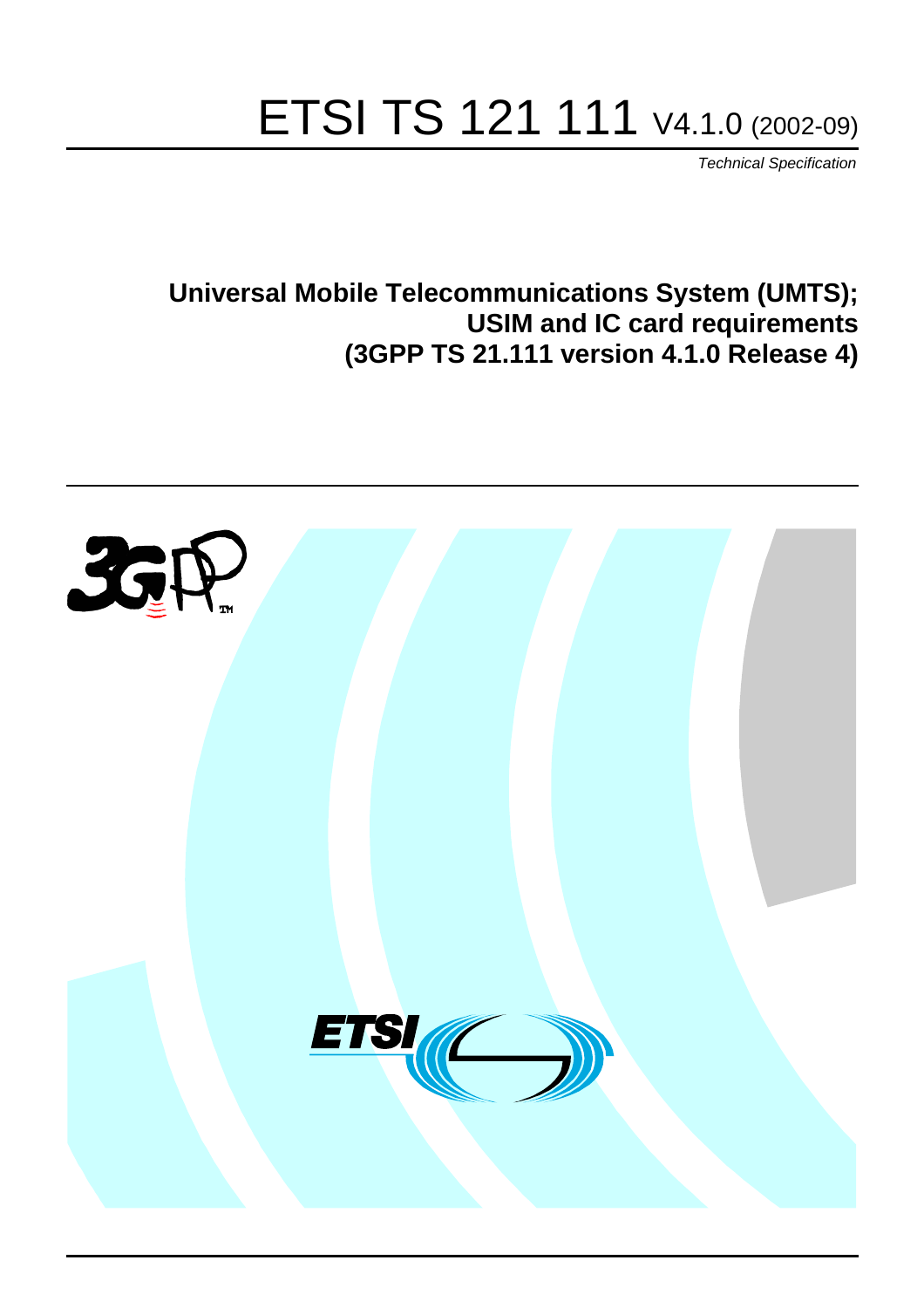Reference RTS/TSGT-0321111v410

Keywords

UMTS

#### **ETSI**

#### 650 Route des Lucioles F-06921 Sophia Antipolis Cedex - FRANCE

Tel.: +33 4 92 94 42 00 Fax: +33 4 93 65 47 16

Siret N° 348 623 562 00017 - NAF 742 C Association à but non lucratif enregistrée à la Sous-Préfecture de Grasse (06) N° 7803/88

#### **Important notice**

Individual copies of the present document can be downloaded from: [http://www.etsi.org](http://www.etsi.org/)

The present document may be made available in more than one electronic version or in print. In any case of existing or perceived difference in contents between such versions, the reference version is the Portable Document Format (PDF). In case of dispute, the reference shall be the printing on ETSI printers of the PDF version kept on a specific network drive within ETSI Secretariat.

Users of the present document should be aware that the document may be subject to revision or change of status. Information on the current status of this and other ETSI documents is available at <http://portal.etsi.org/tb/status/status.asp>

> If you find errors in the present document, send your comment to: [editor@etsi.fr](mailto:editor@etsi.fr)

#### **Copyright Notification**

No part may be reproduced except as authorized by written permission. The copyright and the foregoing restriction extend to reproduction in all media.

> © European Telecommunications Standards Institute 2002. All rights reserved.

**DECT**TM, **PLUGTESTS**TM and **UMTS**TM are Trade Marks of ETSI registered for the benefit of its Members. **TIPHON**TM and the **TIPHON logo** are Trade Marks currently being registered by ETSI for the benefit of its Members. **3GPP**TM is a Trade Mark of ETSI registered for the benefit of its Members and of the 3GPP Organizational Partners.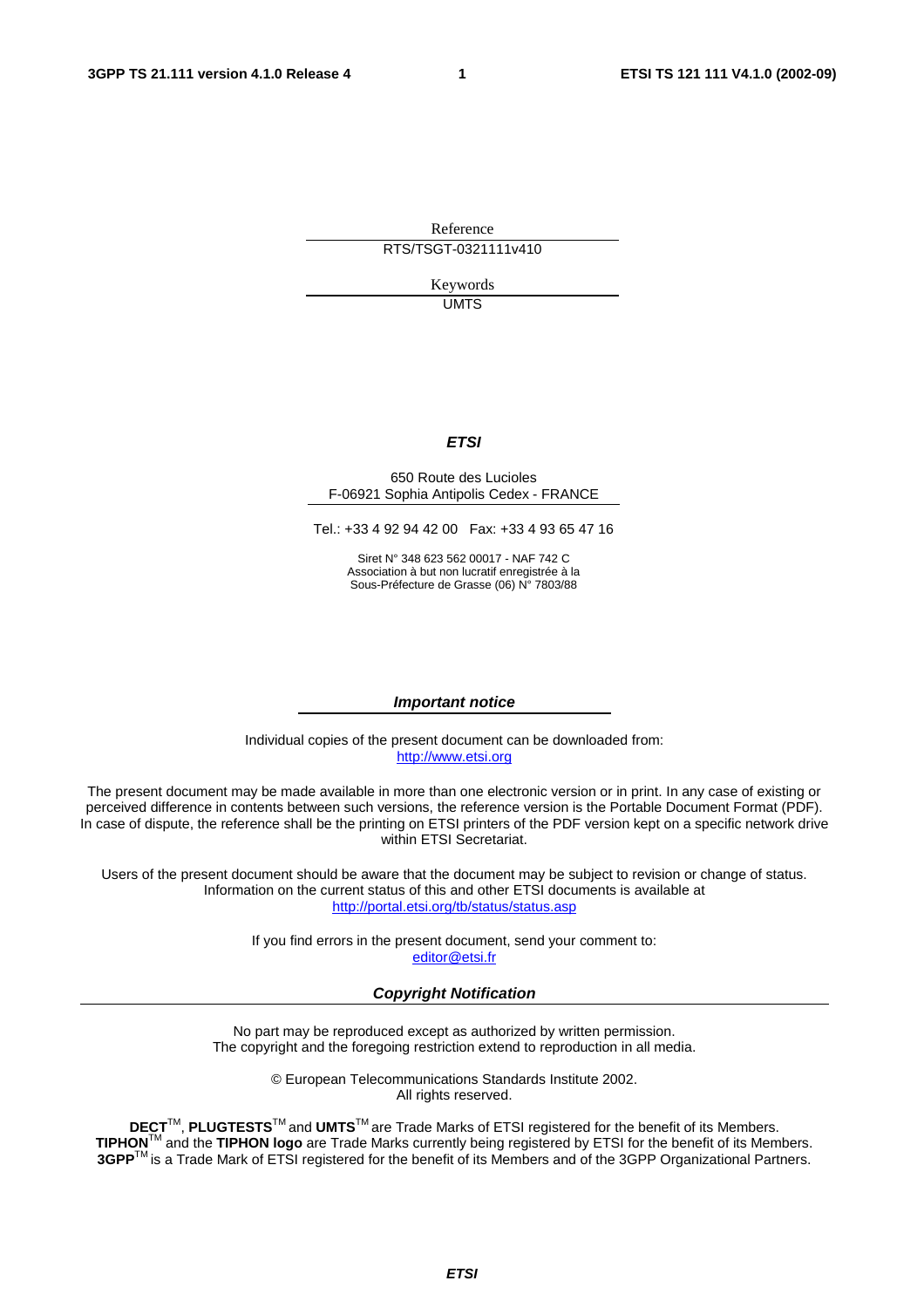## Intellectual Property Rights

IPRs essential or potentially essential to the present document may have been declared to ETSI. The information pertaining to these essential IPRs, if any, is publicly available for **ETSI members and non-members**, and can be found in ETSI SR 000 314: *"Intellectual Property Rights (IPRs); Essential, or potentially Essential, IPRs notified to ETSI in respect of ETSI standards"*, which is available from the ETSI Secretariat. Latest updates are available on the ETSI Web server ([http://webapp.etsi.org/IPR/home.asp\)](http://webapp.etsi.org/IPR/home.asp).

Pursuant to the ETSI IPR Policy, no investigation, including IPR searches, has been carried out by ETSI. No guarantee can be given as to the existence of other IPRs not referenced in ETSI SR 000 314 (or the updates on the ETSI Web server) which are, or may be, or may become, essential to the present document.

### Foreword

This Technical Specification (TS) has been produced by ETSI 3rd Generation Partnership Project (3GPP).

The present document may refer to technical specifications or reports using their 3GPP identities, UMTS identities or GSM identities. These should be interpreted as being references to the corresponding ETSI deliverables.

The cross reference between GSM, UMTS, 3GPP and ETSI identities can be found under [www.etsi.org/key](http://www.etsi.org/key) .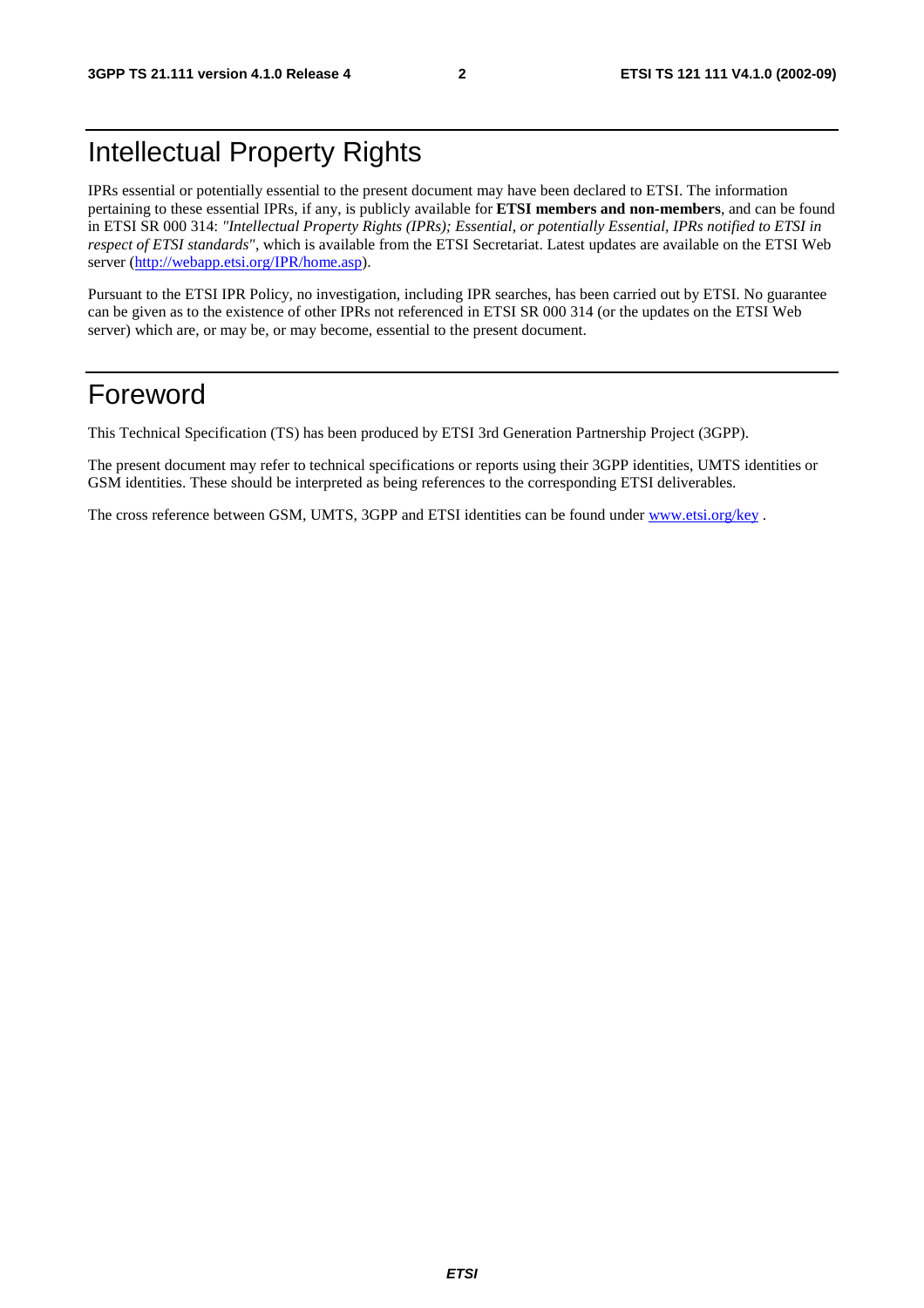$\mathbf{3}$ 

# Contents

| 1                |                               |            |  |  |  |  |
|------------------|-------------------------------|------------|--|--|--|--|
| 2                |                               |            |  |  |  |  |
| 2.1              |                               |            |  |  |  |  |
| 2.2              |                               |            |  |  |  |  |
| 3                |                               |            |  |  |  |  |
| 3.1<br>3.2       |                               |            |  |  |  |  |
| 3.3              |                               |            |  |  |  |  |
| 4                |                               |            |  |  |  |  |
| 5                |                               |            |  |  |  |  |
| 5.1              |                               |            |  |  |  |  |
| 5.2<br>5.3       |                               |            |  |  |  |  |
| 5.4              |                               |            |  |  |  |  |
| 5.5              |                               |            |  |  |  |  |
| 5.6              |                               |            |  |  |  |  |
| 5.7              |                               |            |  |  |  |  |
| 6<br>6.1         |                               |            |  |  |  |  |
| 6.2              |                               |            |  |  |  |  |
| 7                |                               |            |  |  |  |  |
| 7.1              |                               |            |  |  |  |  |
| 7.2              |                               |            |  |  |  |  |
| 7.3<br>7.4       |                               |            |  |  |  |  |
| 7.5              |                               |            |  |  |  |  |
| 8                |                               |            |  |  |  |  |
| 8.1              |                               |            |  |  |  |  |
| 8.2              |                               |            |  |  |  |  |
| 9                |                               | $\dots 10$ |  |  |  |  |
| 9.1              |                               |            |  |  |  |  |
| 10<br>10.1       |                               |            |  |  |  |  |
| 10.2             |                               |            |  |  |  |  |
| 10.2.1           |                               |            |  |  |  |  |
| 10.2.2<br>10.2.3 |                               |            |  |  |  |  |
| 10.2.4           |                               |            |  |  |  |  |
| 10.2.5           |                               |            |  |  |  |  |
| 10.2.6<br>10.2.7 |                               |            |  |  |  |  |
| 10.3             |                               |            |  |  |  |  |
| 11               |                               |            |  |  |  |  |
| 11.1             |                               |            |  |  |  |  |
| 11.2             |                               |            |  |  |  |  |
|                  | <b>Annex A (Informative):</b> |            |  |  |  |  |
|                  |                               |            |  |  |  |  |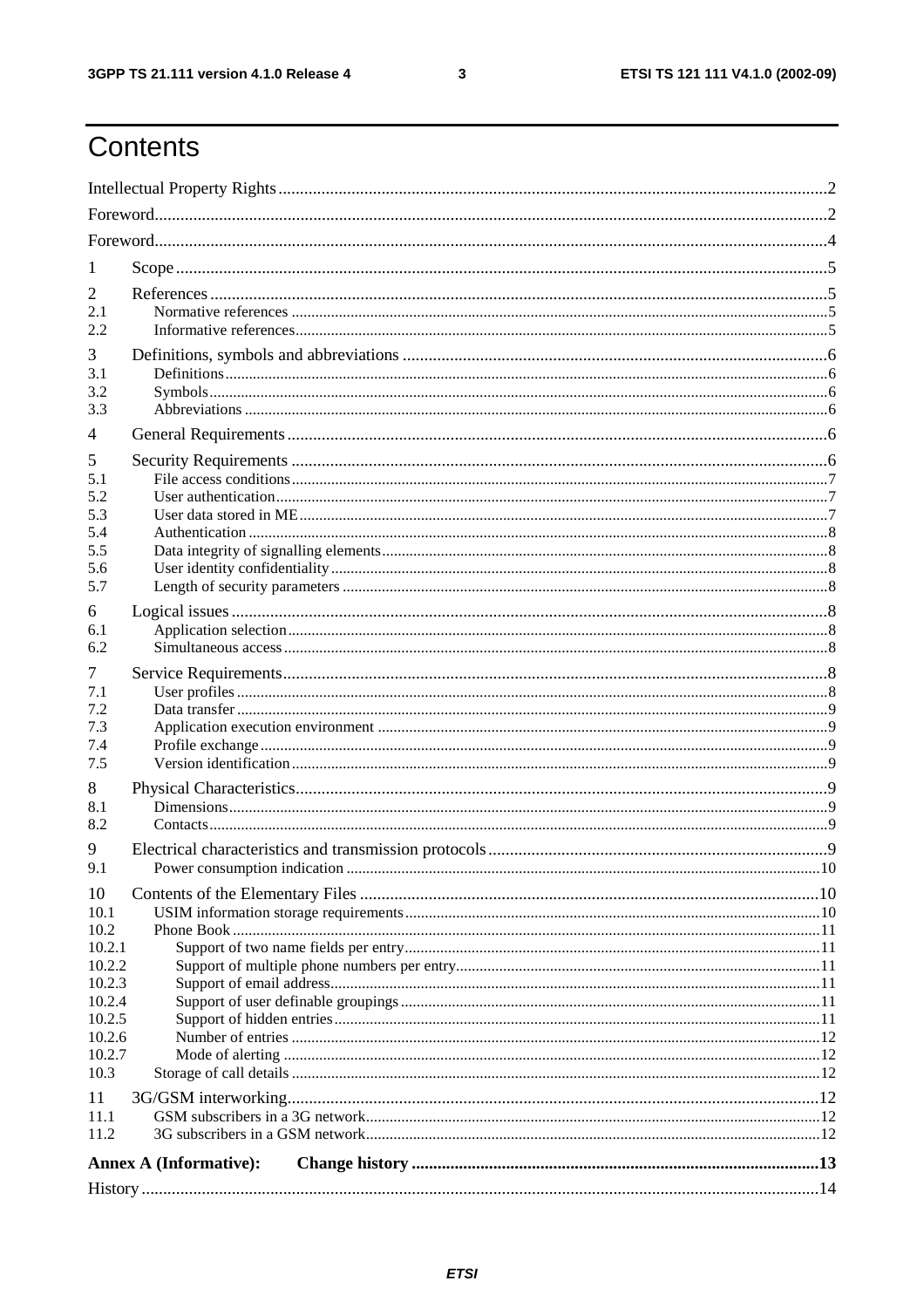### Foreword

This Technical Specification has been produced by the 3GPP.

The contents of the present document are subject to continuing work within the TSG and may change following formal TSG approval. Should the TSG modify the contents of this TS, it will be re-released by the TSG with an identifying change of release date and an increase in version number as follows:

Version x.y.z

where:

- x the first digit:
	- 1 presented to TSG for information;
	- 2 presented to TSG for approval;
	- $\geq$ 3 Indicates TSG approved document under change control.
- y the second digit is incremented for all changes of substance, i.e. technical enhancements, corrections, updates, etc.
- z the third digit is incremented when editorial only changes have been incorporated in the document.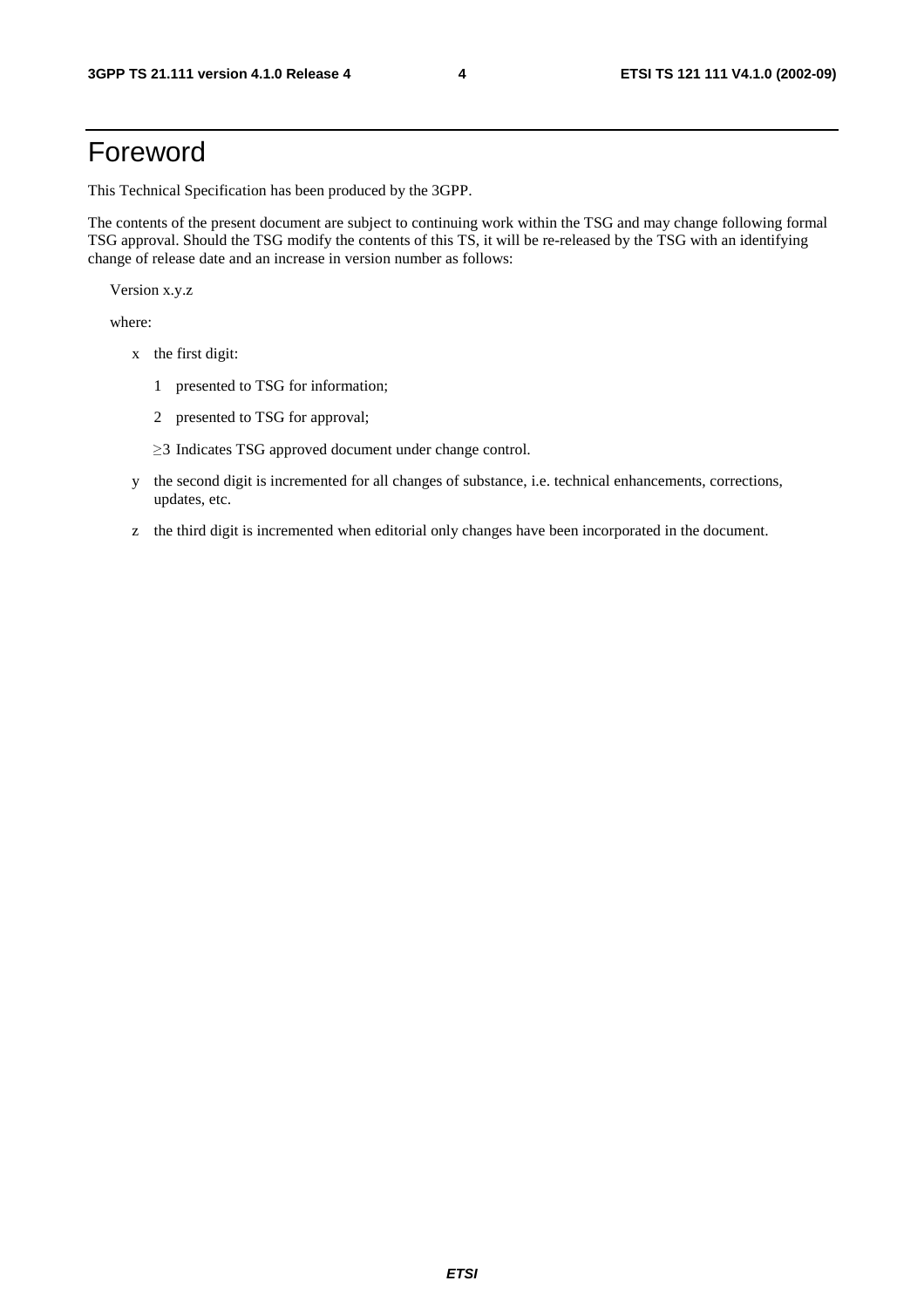### 1 Scope

This document defines the requirements of the USIM (Universal Subscriber Identity Module) and the IC card for 3G (UICC). These are derived from the service and security requirements defined in 3G TS 22.100 [1] and 3G TS 22.101 [2]. The USIM is a 3G application on an IC card. It inter-operates with a 3G terminal and provides access to 3G services. This document is intended to serve as a basis for the detailed specification of the USIM and the UICC, and the interface to the 3G terminal.

### 2 References

#### 2.1 Normative references

The following documents contain provisions which, through reference in this text, constitute provisions of the present document.

- References are either specific (identified by date of publication, edition number, version number, etc.) or non-specific.
- For a specific reference, subsequent revisions do not apply.
- For a non-specific reference, the latest version applies.
- [1] 3GPP TS 22.100: "UMTS phase 1 Release 99".
- [2] 3GPP TS 22.101: "Service principles".
- [3] 3GPP TS 31.101: "UICC-Terminal Interface; Physical and Logical Characteristics".
- [4] 3GPP TS 31.102: "Characteristics of the USIM application"
- [5] 3GPP TS 31.110: "Numbering system for telecommunication IC card applications".
- [6] 3GPP TS 31.111: "USIM Application Toolkit (USAT)".
- [7] 3GPP TS 33.102: "3G Security: Security Architecture".
- [8] 3GPP TS 11.11: "Specification of the Subscriber Identity Module Mobile Equipment (SIM ME) interface".
- [9] 3GPP TS 11.12: "Specification of the 3 Volt Subscriber Identity Module Mobile Equipment (SIM - ME) interface".
- [10] 3GPP TS 11.18: "Specification of the 1.8 Volt Subscriber Identity Module Mobile Equipment (SIM - ME) interface".
- [11] ISO/IEC 7816-3 (1997): "Identification cards Integrated circuit(s) cards with contacts, Part 3: Electronic signals and transmission protocols".
- [12] ISO/IEC 7816-4 (1995): "Identification cards Integrated circuit(s) cards with contacts, Part 4: Interindustry commands for interchange".
- [13] ISO/IEC 7816-5 (1994): "Identification cards Integrated circuit(s) cards with contacts, Part 5: Numbering system and registration procedure for application identifiers".

#### 2.2 Informative references

- [20] 3GPP TS 02.48: " Security Mechanisms for the SIM application toolkit; Stage 1".
- [21] 3GPP TS 03.48: "Security Mechanisms for the SIM application toolkit; Stage 2".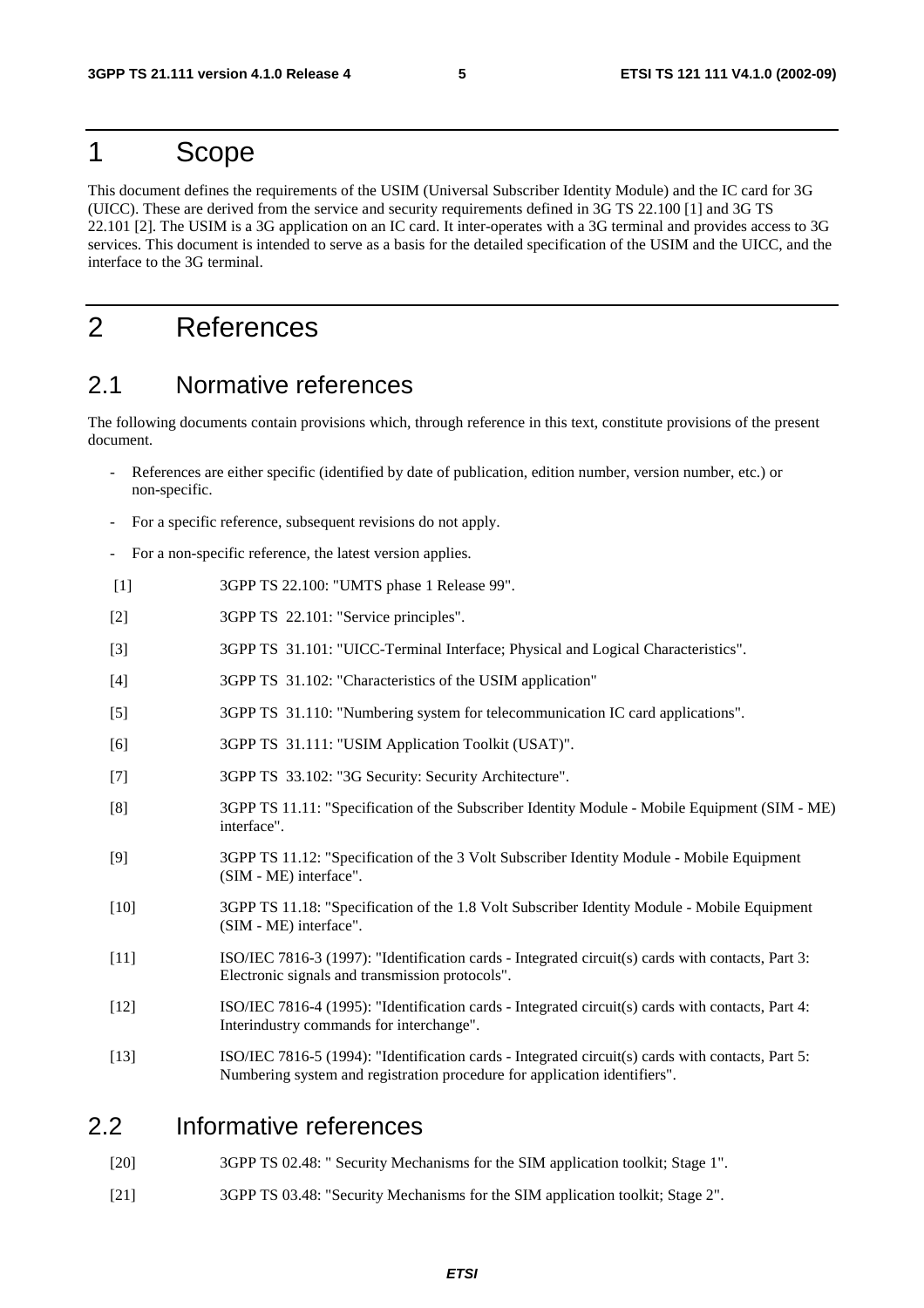### 3 Definitions, symbols and abbreviations

#### 3.1 Definitions

For the purposes of the present document, the following definitions apply:

| UICC | A removable IC card containing a USIM. |
|------|----------------------------------------|
|------|----------------------------------------|

USIM A 3G application on an IC card.

#### 3.2 Symbols

Vpp Programming voltage

#### 3.3 Abbreviations

For the purposes of the present document, the following abbreviations apply:

| <b>ADN</b>  | <b>Abbreviated Dialling Number</b>              |
|-------------|-------------------------------------------------|
| <b>ATR</b>  | Answer To Reset                                 |
| DF          | Dedicated File                                  |
| EF          | Elementary File                                 |
| <b>FFS</b>  | For Further Study                               |
| <b>ICC</b>  | <b>Integrated Circuit Card</b>                  |
| IK          | Integrity Key                                   |
| <b>IMSI</b> | <b>International Mobile Subscriber Identity</b> |
| ME          | Mobile Equipment                                |
| MF          | Master File                                     |
| <b>PIN</b>  | Personal Identification Number                  |
| <b>PPS</b>  | Protocol and Parameter Selection                |
| <b>SIM</b>  | <b>Subscriber Identity Module</b>               |
| UІА         | 3G Integrity Algorithm                          |
| USIM        | Universal Subscriber Identity Module            |
|             |                                                 |

# 4 General Requirements

The UICC shall be a removable module containing a USIM. The USIM shall contain an identity which unambiguously identifies a subscriber.

For access to 3G services, a UICC containing a valid USIM shall be present at all times, other than for emergency calls.

The specifications shall support the security requirements as defined in 33.102 [7].

The USIM shall provide storage for subscription and subscriber related information.

The UICC/USIM may also contain applications which use the features defined in the USIM Application Toolkit specification 3G TS 31.111 [6].

# 5 Security Requirements

The USIM shall be used to provide security features. If the UICC is removed from the 3G terminal, the service shall be terminated immediately. The functions of the USIM include authenticating itself to the network and vice versa, authenticating the user and providing additional security functions as defined in 3G TS 33.102 [7].

The USIM shall be unambiguously identified, also in the case of pre-paid subscriptions.

Means shall be provided to prevent fraudulent use of stolen IC Cards.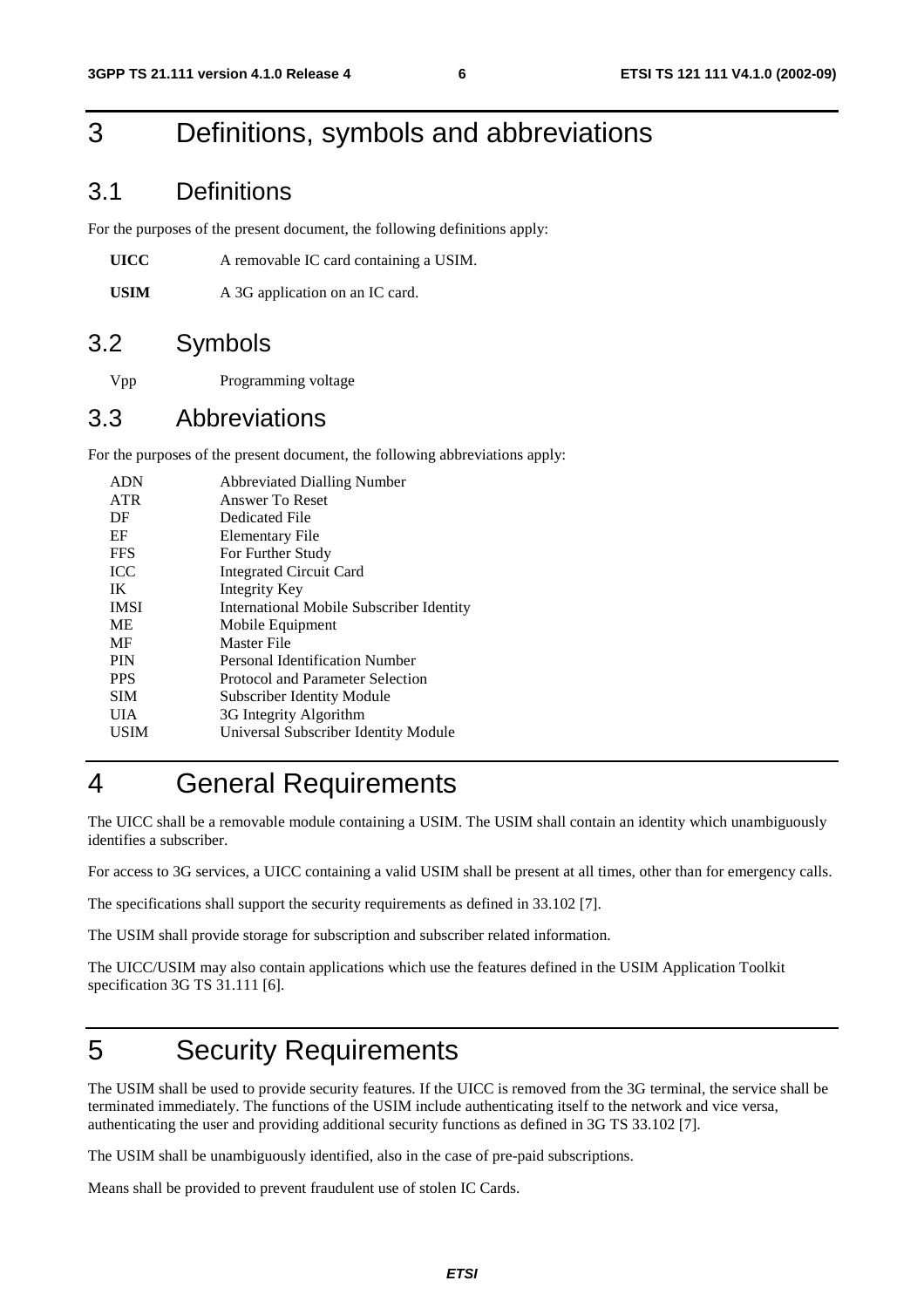It shall not be possible to access data intended for USIM internal use, e.g. authentication keys.

Further details of the following requirements are given in 33.102 [7].

#### 5.1 File access conditions

Actions, such as READ, UPDATE on UICC data shall be controlled by access conditions. These shall be satisfied prior to the action being performed.

Since a UICC may contain multiple (3G and non-3G) applications, a flexible method of controlling file access shall be provided.

#### 5.2 User authentication

The USIM shall support means to authenticate the user, to provide, for example, protection against the use of stolen cards. For the USIM, authentication shall be performed by the verification of a numeric PIN of four (4) to eight (8) decimal digits.

A function to disable user authentication may exist which may be inhibited by the application provider, in which case the user shall always use the PIN. Otherwise, the user may decide whether or not to make use of the user authentication function. If disabled, the user authentication function remains disabled until the user specifically re-enables it.

Following correct PIN presentation, the ME may perform functions and actions on USIM data, which are protected by the relevant access condition.

If an incorrect PIN is entered, an indication shall be given to the user. After three (3) consecutive incorrect entries the relevant PIN is blocked, i.e. functions and actions on data protected by the access condition shall no longer be possible, even if between attempts the UICC has been removed, the USIM has been deselected or the ME has been switched off. Once a PIN is blocked, further PIN verifications shall be denied.

The USIM shall support a mechanism for unblocking a blocked PIN. Unblocking of a PIN is performed by using the relevant PIN Unblocking Key.

PINs, but not Unblock PINS, shall be changeable by the user following correct entry of either the current PIN or Unblock PIN.

The Unblock PIN shall consist of eight (8) decimal digits and shall not be changeable by the user. If an incorrect Unblock PIN is presented, an indication shall be given to the user. After ten (10) consecutive incorrect entries, the Unblock PIN shall be blocked, even if between attempts the UICC has been removed, the USIM has been deselected or the ME has been switched off. Unblocking of a blocked PIN shall not be possible.

It shall not be possible to read PINs or Unblock PINs.

#### 5.3 User data stored in ME

Subject to the exception below, all user related information transferred into the ME during network operations shall be deleted from the ME after removal of the UICC, deselection of the USIM, deactivation of the ME, or following an electrical reset of the UICC. [This includes any data that was transferred to the ME by USIM Application Toolkit commands. FFS]

User related security codes such as PIN and Unblock PIN may only be stored by the ME during the procedures involving such a code and shall be discarded by the ME immediately after completion of the procedure.

Optionally, an ME may retain some less security-sensitive data at UICC removal, USIM deselection or ME switch-off. Such data are SMS, ADN/SSC, FDN/SSC, LND. These data, when stored in the ME, shall only be readable/retrievable if the same USIM is reactivated (as determined by the IMSI). If the IMSI is retained in the ME for this purpose, it shall be stored securely and shall not be able to be read out.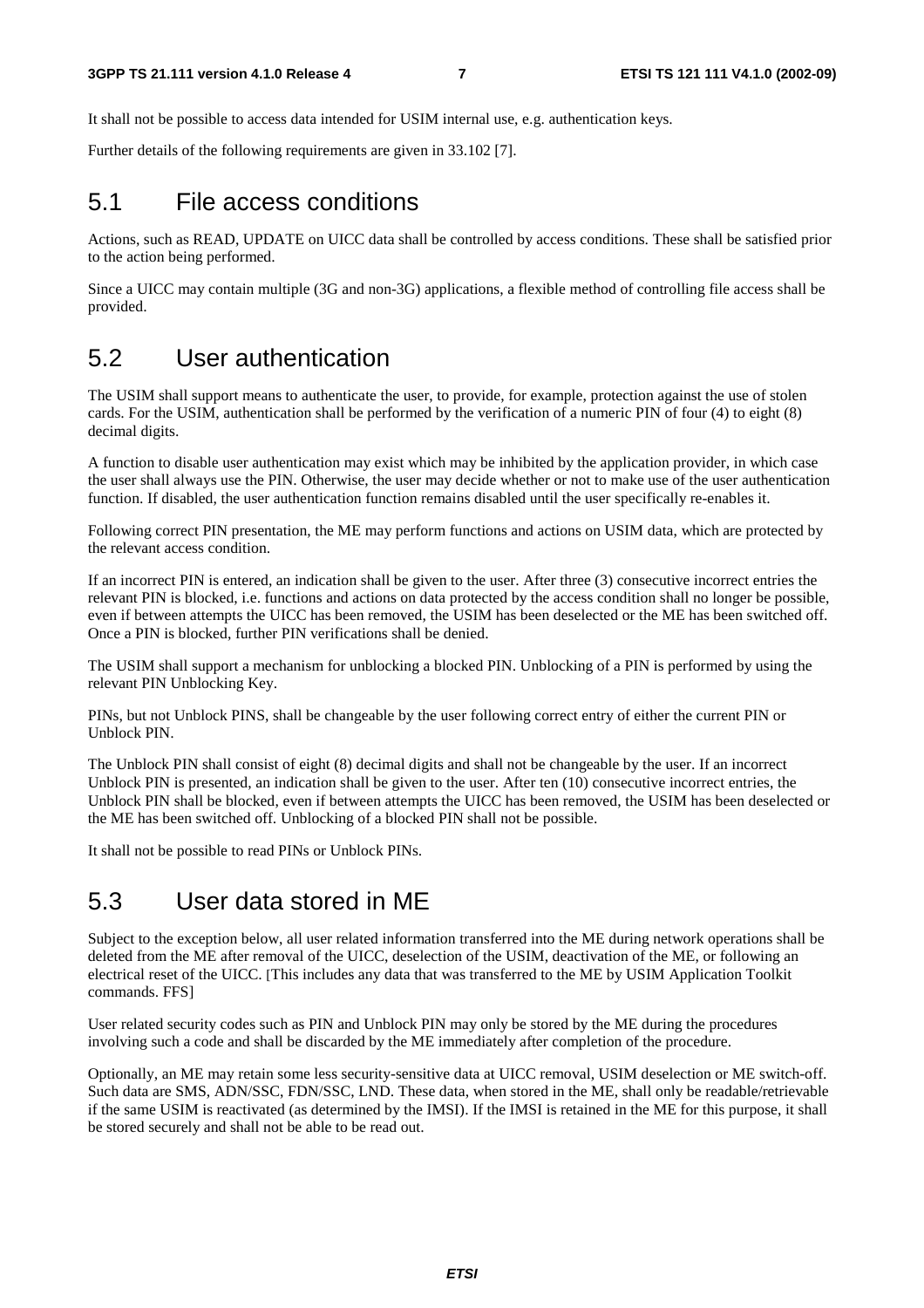### 5.4 Authentication

A means shall be specified to mutually authenticate the USIM and the network by showing knowledge of a secret key K which is shared between and available only to the USIM and in the user's Home Environment. The method is composed of a challenge/response and key establishment protocol combined with a sequence number-based one-pass protocol for network authentication.

### 5.5 Data integrity of signalling elements

Some signalling information elements are considered sensitive and must be integrity protected. An integrity function shall be applied on certain signalling information elements transmitted between the ME and the network.

The 3GPP Integrity Algorithm (UIA) is used with an Integrity Key (IK) to compute a message authentication code for a given message. The setting of IK is triggered by the authentication procedure. IK shall be stored on the USIM.

### 5.6 User identity confidentiality

A mechanism shall be specified to provide user identity confidentiality by means of a temporary identity.

### 5.7 Length of security parameters

In order to allow for enhancements of the security level in 3G, the following requirements shall be covered:

- all security-related parameters for 3G shall be accompanied by a length indicator;
- the USIM shall support variable-length security parameters.

If the USIM supports the GSM security mechanisms in addition to 3G security, fixed length security parameters according to GSM 11.11 [8] shall be supported in addition.

### 6 Logical issues

### 6.1 Application selection

In a multiapplication environment, a flexible application selection method is required. The application identifier defined in ISO/IEC 7816-5 [13] and 3G TS 31.110 [5] should be used for application selection. Direct application selection, including selection by partial DF name and the  $EF_{\text{DIR}}$  concept of ISO/IEC 7816-4 [12] shall be followed. In particular, a mechanism for the ME and the UICC shall be specified in order to allow the user, when the ME is in idle mode, to select and activate one amongst those which are available and supported by the ME (this will permit the user to choose, for instance, between 2 different USIM applications). At switch on, the last active USIM shall be automatically selected. The last active USIM shall be stored on the UICC. By default if there is no last active USIM defined in the UICC, the user shall be able to select the active USIM amongst those available on the UICC.

#### 6.2 Simultaneous access

A mechanism shall be specified for simultaneous access to several files or applications.

### 7 Service Requirements

#### 7.1 User profiles

Each USIM shall contain at least one user profile [FFS].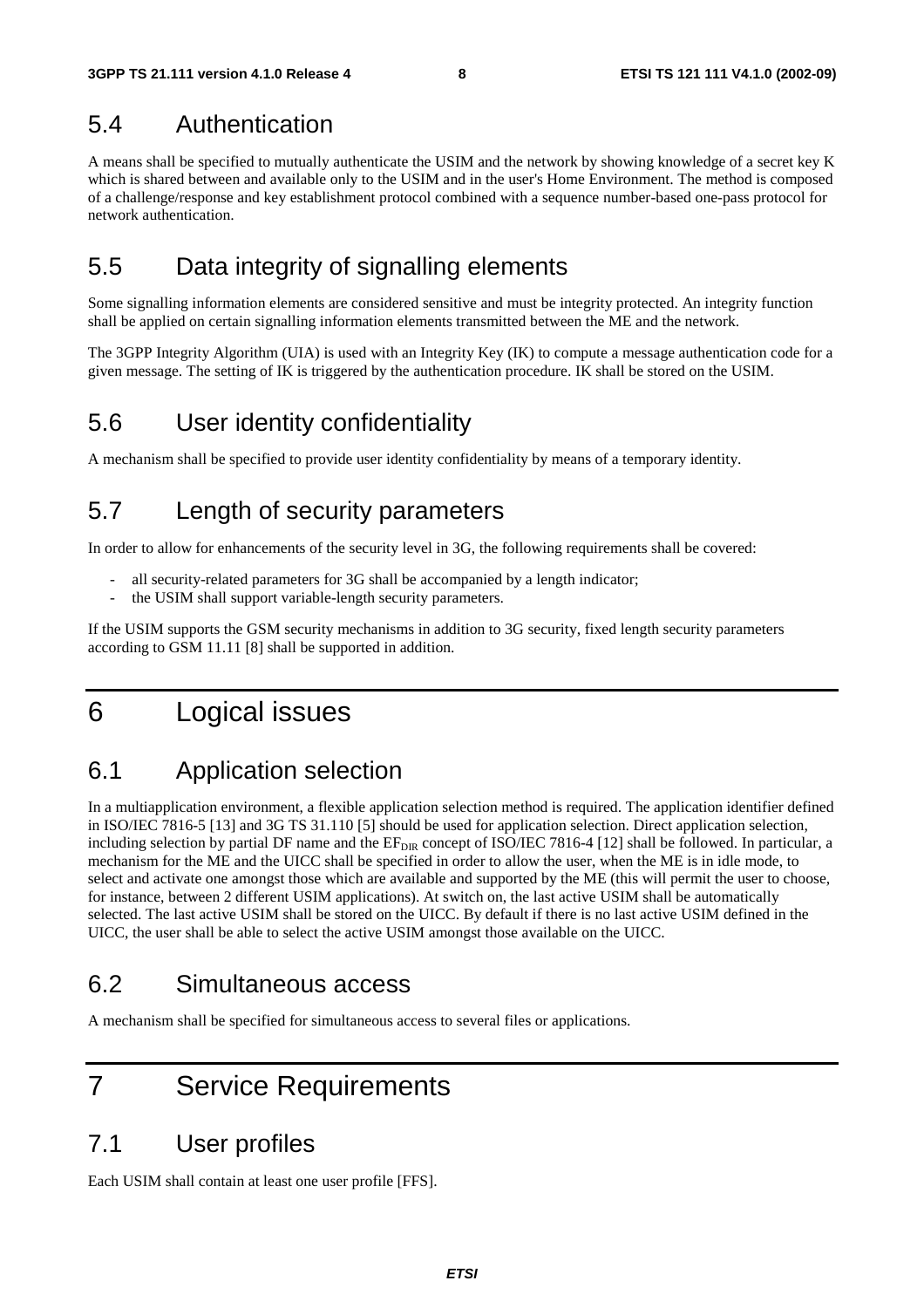### 7.2 Data transfer

A mechanism allowing highly secure transfer of applications and/or associated data to/from the UICC/USIM shall be specified in line with the requirements in 3G TS 22.101 [2]. This requires a secure transfer mechanism. GSM 02.48 [20] and GSM 03.48 [21] could be considered here, however this is limited to the case where the application to be downloaded runs in the context of an existing subscription. The security requirements in the case where, for instance, a new USIM or other application has to be downloaded, requires further study.

It is envisaged that in early USIM specifications, the transfer of subscription-related applications (e.g. SIM application toolkit applications) will be specified. The generic application download (e.g. download of a new USIM) is not likely to be included in these early specifications.

Application creation comprises file creation and other administrative operations on the, as well as negotiation of code type or language.

### 7.3 Application execution environment

An application execution environment may exist on the UICC/USIM which includes functionality defined in 3G TS 31.111 [6].

### 7.4 Profile exchange

A mechanism for the ME, the USIM and the network to exchange service capabilities shall be specified. The following exchange of service capabilities may occur:

- ME services capabilities may be provided to the USIM/UICC;
- USIM/UICC services capabilities may be provided to the ME (and thus potentially to the network);
- network services capabilities may be provided to the USIM/UICC via the ME.

### 7.5 Version identification

A means for identification of the version of the USIM shall be provided.

### 8 Physical Characteristics

#### 8.1 Dimensions

The ID-1 and Plug-in format used for the GSM SIM shall be adopted. A third format, smaller than the Plug-in format, is for further study. If a new format is defined, a means shall be specified in order to prevent an incorrect insertion of the card into the ME.

### 8.2 Contacts

The UICC shall not provide any connection to the V<sub>PP</sub> contact. The contact shall be provided on the UICC. The ME may support the  $V_{PP}$  contact in the reader. The ME shall not have this contact connected; neither to ground nor to the UICC supply voltage.

NOTE: According to ISO/IEC 7816-3 [11] the V<sub>PP</sub> contact is RFU for ICCs operating at 3V.

# 9 Electrical characteristics and transmission protocols

Electronic signals and transmission protocols shall be in accordance with ISO/IEC 7816-3 [11] unless specified otherwise.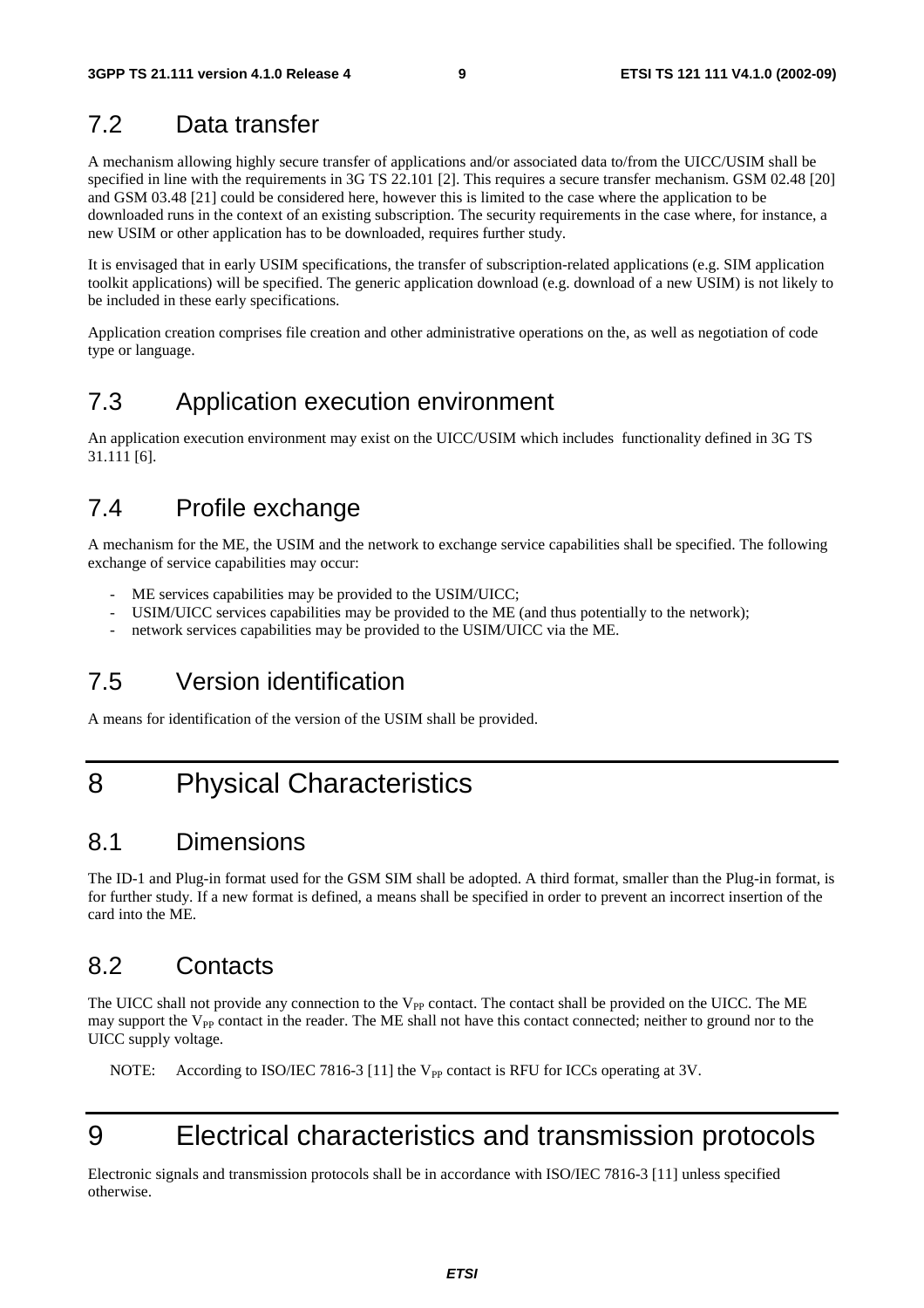The electrical specifications shall at least cover the 1.8V and 3V voltage ranges as specified in GSM 11.12 [9] and GSM 11.18 [10]. Lower voltages may be added in the future. 3G terminals shall not support 5V on the ME-UICC interface. Both ME and UICC shall support operational class indication as defined in ISO/IEC 7816-3 [11]. Both ME and UICC shall support at least two voltage classes.

Both UICC and ME shall support PPS as defined in ISO/IEC 7816-3 [11] with at least the values defined in GSM 11.11 [8].

The ME shall have the capabilities of initiating a warm reset as defined in ISO/IEC 7816-3 [11]. The UICC shall support warm reset as defined in ISO/IEC 7816-3 [11].

NOTE: The warm reset is used during a session when there is a need to restart the USIM due to internal modifications of data caused by user actions or network data downloading.

The UICC may indicate in the ATR to the warm reset that the specific mode is entered automatically, using the parameters that were used prior to the warm reset. In case of a cold reset, the UICC shall enter the negotiable mode.

In addition to the T=0 protocol which is mandatory for the UICC and the ME, the T=1 protocol shall be mandatory for the ME. It is optional for the UICC.

The speed enhancement as specified in GSM 11.11 [8] shall be supported by both the ME and the UICC. Higher interface bit rates than those specified in GSM 11.11 [8] should be considered.

#### 9.1 Power consumption indication

Power consumption figures are to be revised based on the need for more secure authentication algorithms, utilising crypto co-processors. In order to be compatible with the GSM specifications, the UICC shall meet the power consumption specifications set in GSM 11.12 [9] and GSM 11.18 [10] during the ATR. The USIM status information shall contain power consumption information, which is related to the operational class indicated in the ATR and the operating frequency indicated for running the authentication algorithm.

NOTE: The power consumption figure may differ between different applications on the UICC; thus a particular ME may support some applications in a card and reject others, depending on the power consumption values.

The ME may reject the USIM if it can not supply the current indicated in the status information and if this current is above the maximum value defined for use by the UICC for running the USIM.

### 10 Contents of the Elementary Files

#### 10.1 USIM information storage requirements

The USIM shall contain information elements for 3G network operations. The USIM may contain information elements related to the subscriber, 3G services and home environment or service provider related information.

The UICC shall provide storage capability for the following:

- UICC related information:
	- IC card identification: a number uniquely identifying the UICC and the card issuer;
	- Preferred language(s);
	- Directory of applications.
	- USIM related information:
		- Administrative information: indicates mode of operation of the USIM, e.g. normal, type approval;
		- USIM service table: indicates which optional services are provided by the USIM;
		- IMSI:
		- Language indication;
		- Location information;
		- Cipher key (Kc) and cipher key sequence number;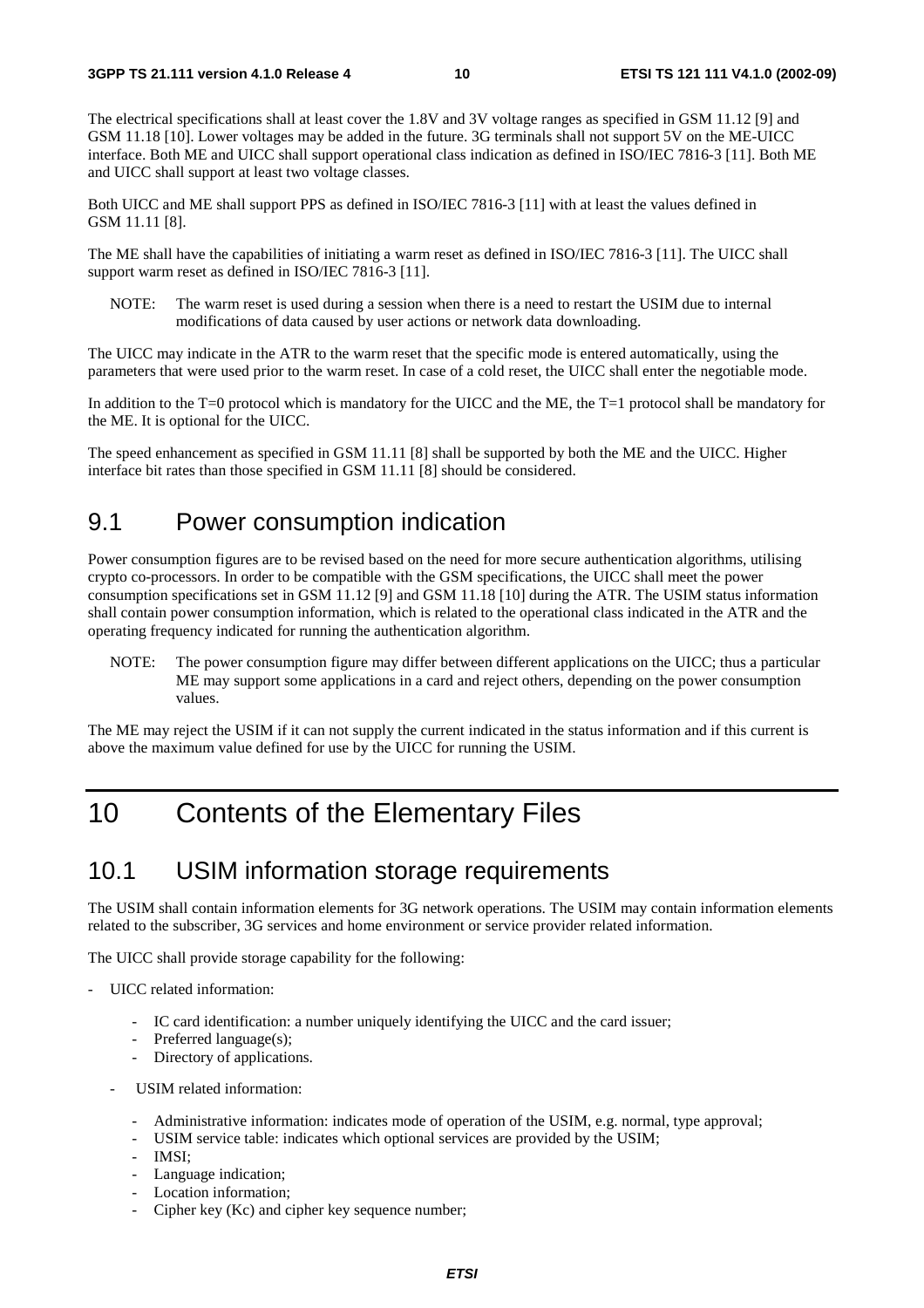- Access control class(es):
- Forbidden PLMNs:
- Phase identification;
- Ciphering Key for GPRS;
- GPRS location information;
- Cell Broadcast related information;
- Emergency call codes;
- Phone numbers (ADN, FDN, SDN);
- Short messages and related parameters;
- Capability and Configuration parameters;
- HPLMN search period [FFS];
- BCCH information: list of carrier frequencies to be used for cell selection [FFS].
- Information accessible to the USIM and other applications:

#### - ADN.

In addition, the USIM shall manage and provide storage for the following information in accordance with the security requirements of clause 5:

- $PIN$
- PIN enabled/disabled indicator;
- PIN error counter:
- Unblock PIN:
- Unblock PIN error counter:
- Data integrity keys;
- Subscriber authentication keys.

### 10.2 Phone Book

The Phone Book feature is based on the ADN functionality as defined in GSM 11.11 [8]. Additional features are identified in the following subclauses. A Phone Book entry consists of a record in an ADN file and, optionally, additional records which are placed in different EFs. In the latter case, a mechanism shall be defined to link all records in the same Phone Book entry. These features shall be supported by the ME while their support by the USIM is optional.

#### 10.2.1 Support of two name fields per entry

The support of two name fields per entry shall be specified to allow, for example, for two different representations of the same name (for example, in Japanese characters and in Latin characters).

#### 10.2.2 Support of multiple phone numbers per entry

The support of multiple phone numbers per entry shall be specified, for example, office, home, fax, mobile or pager. In addition to that, information for identifying those attributes are needed.

#### 10.2.3 Support of email address

The support of email addresses linked to Phone Book entries shall be specified. In addition to that, information for identifying these addresses is needed.

#### 10.2.4 Support of user definable groupings

The specification shall support the grouping of Phone Book entries into groups defined by the user, for example, business and private.

#### 10.2.5 Support of hidden entries

The specification shall support means of marking Phone Book entries as "hidden".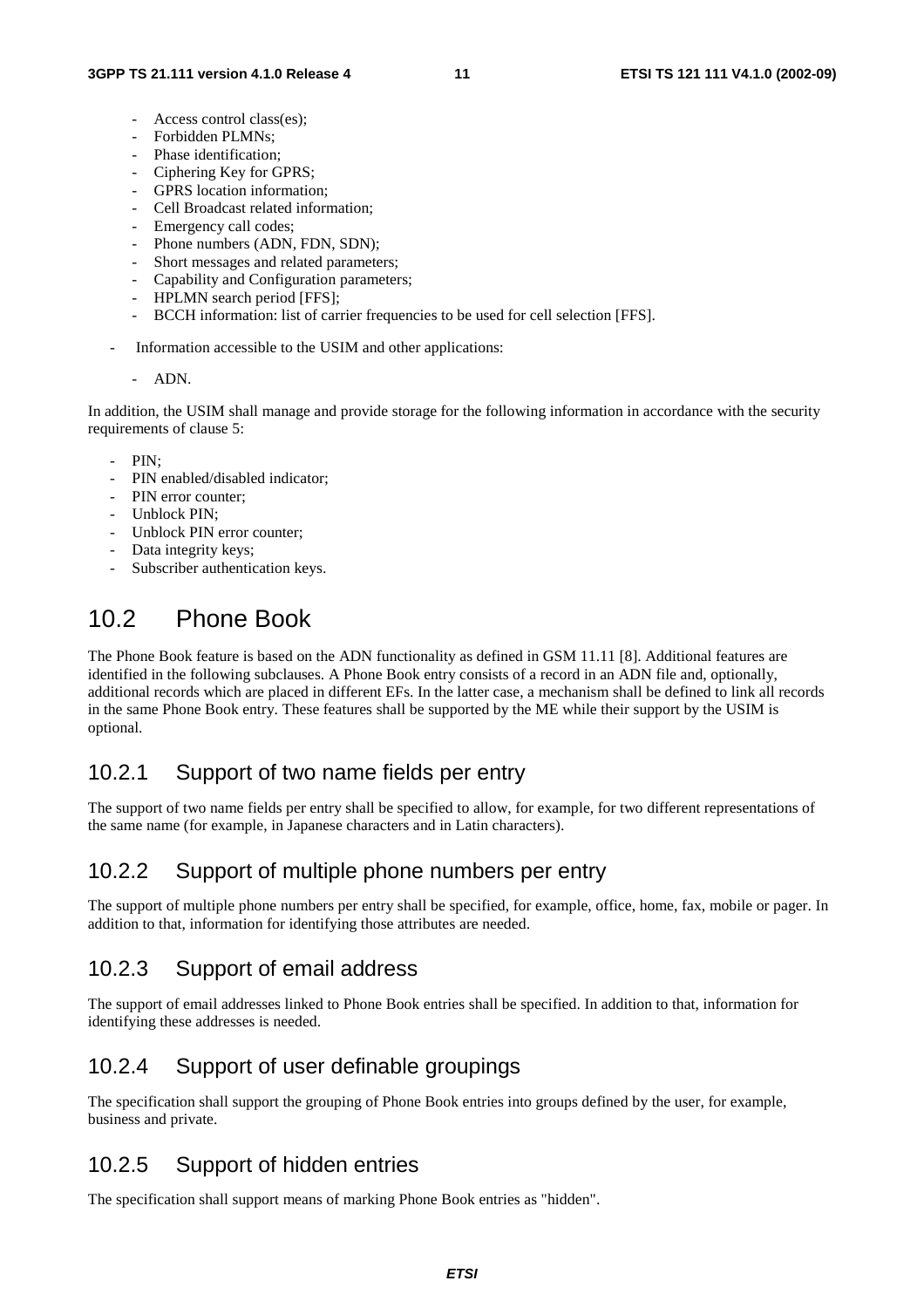#### 10.2.6 Number of entries

The specification shall support storage of at least 500 entries.

#### 10.2.7 Mode of alerting

[FFS]

#### 10.3 Storage of call details

The specification shall support provision of storage for call detail information. The call detail information consists of the following attributes:

- mobile terminated calls:
	- calling party number, date and time, calling party's name and status of call (i.e. answered or missed), duration and [FFS] charge;
- mobile originated calls: called party number, date and time, called party's name, duration and [FFS] charge;
- accumulated duration of preceding calls, separately for mobile originated and mobile terminated calls;
- accumulated charge information of preceding calls [FFS].

Call detail attributes are optional. A value to mark them as "undefined" shall be available.

NOTE 1: The calling/called party's name may be available from the Phone Book.

NOTE 2: The storage of multiparty call information is FFS.

11 3G/GSM interworking

#### 11.1 GSM subscribers in a 3G network

3G 22.101 [2]: "UMTS shall provide some mechanisms which permit pre UMTS subscribers to roam easily onto UMTS and access the services."

3G 22.100 [1]: "The UMTS mobile terminal shall support phase 2 and phase 2+ GSM SIMs as access modules to UMTS networks. The services that can be provided in this case may be limited to GSM like services provided within that UMTS network. It shall be up to the UMTS network operator whether or not to accept the use of GSM SIM as access modules in its network".

#### 11.2 3G subscribers in a GSM network

3G 22.101 [2] requires that UMTS shall provide some mechanisms which permit UMTS subscribers to roam easily onto pre-UMTS systems and access the services.

Thus, the specification shall allow the UICC to be used with a dual mode (GSM/ 3G) ME and a GSM ME for the provision of GSM service.

NOTE: This does not, for example, preclude the support of the PDC application on a UICC.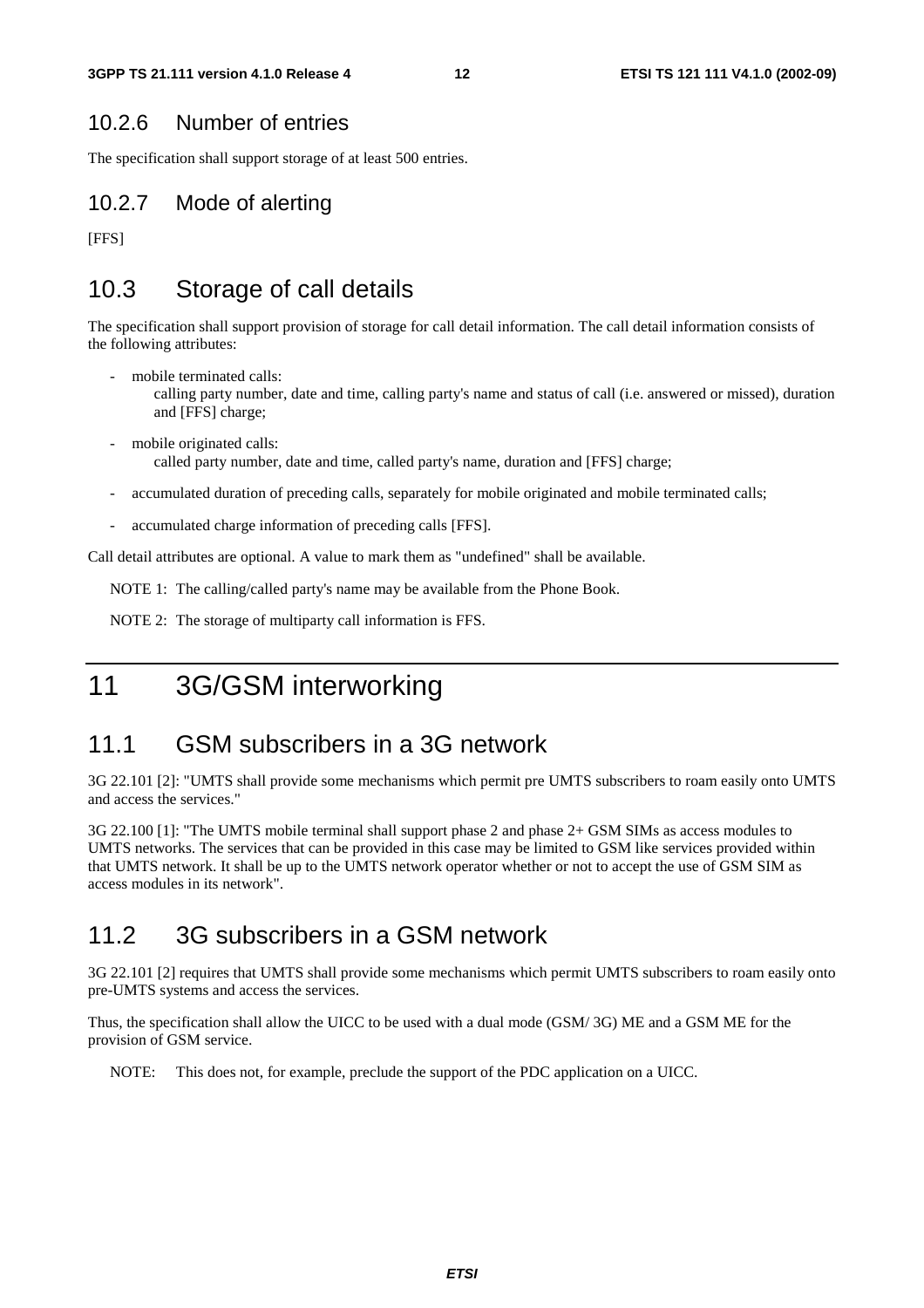# Annex A (Informative): Change history

The table below indicates all change requests that have been incorporated into the present document since it was initially approved by 3GPP TSG-T.

|         |              |                 |           |     |     | <b>Change history</b>                                                                                                                                                         |       |            |
|---------|--------------|-----------------|-----------|-----|-----|-------------------------------------------------------------------------------------------------------------------------------------------------------------------------------|-------|------------|
| Date    | TSG#         | <b>TSG Doc.</b> | <b>CR</b> | Rev | Cat | <b>Subject/Comment</b>                                                                                                                                                        | Old   | <b>New</b> |
| 1999-06 | TP-03        | TP-99085        |           |     |     | Draft specification first approved at TSG-T #3                                                                                                                                | 2.0.0 | 3.0.0      |
| 1999-12 | TP-06        | TP-99255        | 001       |     | D   | References to new specifications and editorial changes                                                                                                                        | 3.0.0 | 3.0.1      |
| 2000-04 | TP-07        | TP-000017       | 002       |     | F   | Location of the UIA (3GPP integrity algorithm) aligned<br>with 33.102                                                                                                         | 3.0.1 | 3.1.0      |
| 2000-07 | TP-08        | TP-000097       | 003       |     | F   | Clarification of USIM application selection                                                                                                                                   | 3.1.0 | 3.2.0      |
|         |              | TP-000097       | 004       |     | F   | Alignment with 33.102: removal of Enhanced User<br>Identity Confidentiality (EUIC) from R99                                                                                   |       |            |
| 2000-10 | TP-09        | TP-000150       | 005       |     | F   | Partial AID selection requirements                                                                                                                                            | 3.2.0 | 3.3.0      |
| 2001-03 | <b>TP-11</b> |                 |           |     |     | Issued as version 4.0.0 in order to create a complete set<br>of specifications for release 4. The contents of version<br>4.0.0 are identical to the contents of version 3.3.0 | 3.3.0 | 4.0.0      |
| 2002-09 | <b>TP-17</b> | TP-020208       | 008       |     | А   | Clarification on the use of the USIM and the SIM                                                                                                                              | 4.0.0 | 4.1.0      |